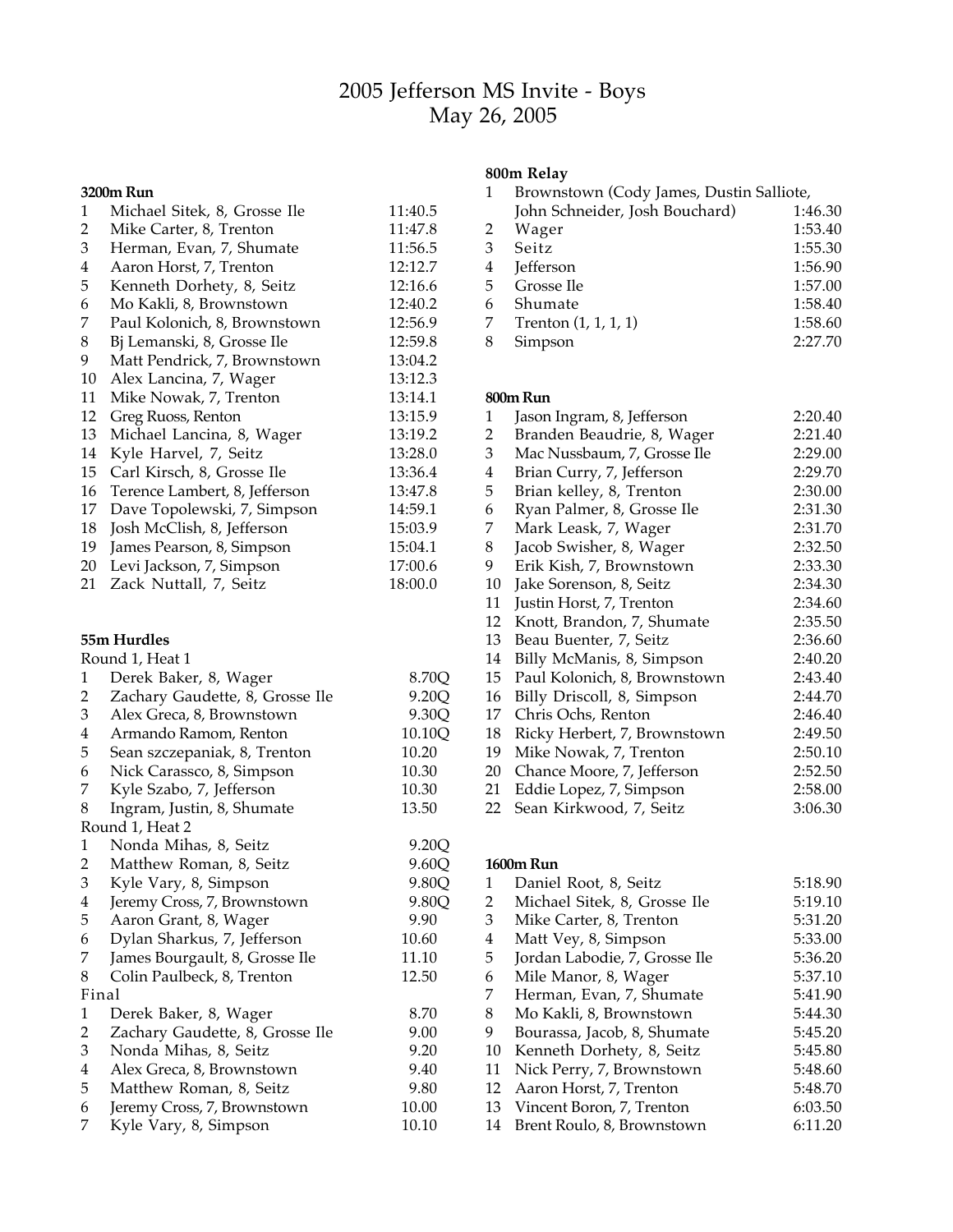| 15 Jonathon Hicks, 7, Grosse Ile | 6:12.70 |
|----------------------------------|---------|
| 16 Stephen Porter, 8, Simpson    | 6:17.70 |
| 17 Dave Topolewski, 7, Simpson   | 6:18.30 |
| 18 Austin Jacobs, 7, Jefferson   | 6:21.30 |
| 19 Andrew Sowards, 7, Seitz      | 6:23.20 |
| 20 Micheal Cleary, Renton        | 6:30.50 |
| 21 Terence Lambert, 8, Jefferson | 6:36.80 |
|                                  |         |

#### **100m Dash**

|                         | Round 1, Heat 1                                         |        |
|-------------------------|---------------------------------------------------------|--------|
| $\mathbf{1}$            | Dexton Teen, 7, Grosse Ile                              | 12.60Q |
| $\overline{2}$          | Dustin Leary, 8, Jefferson                              | 12.60Q |
| 3                       | Tim Swiatkowski, 8, Trenton                             | 14.10  |
| $\overline{\mathbf{4}}$ | Matt Woodman, 7, Simpson                                | 15.30  |
| 5                       | Nick Ochs, Renton                                       | 16.20  |
|                         | Round 1, Heat 2                                         |        |
| $\mathbf{1}$            | Joe Egan, 8, Brownstown                                 | 12.50Q |
| $\overline{\mathbf{c}}$ | Reion Riley, 8, Wager                                   | 13.10Q |
| 3                       | DeJon Parker, 8, Simpson                                | 13.60  |
| $\overline{4}$          | Daniel Milligan, 7, Seitz                               | 13.70  |
| 5                       | Jon Hall, Renton                                        | 14.60  |
| 6                       | Kyle Szabo, 7, Jefferson                                | 15.30  |
|                         | Round 1, Heat 3                                         |        |
| 1                       | Andrew Leonard, 8, Grosse Ile                           | 12.30Q |
| $\overline{2}$          | Tim Vella, 8, Brownstown                                | 12.50Q |
| 3                       | Dalton Stamper, 8, Seitz                                | 13.00q |
| 4                       | Sean Calo, 7, Trenton                                   | 13.00q |
| 5                       | Labeau, Travis, 8, Shumate                              | 13.40  |
| 6                       | Mitch Snyder, 7, Wager                                  | 15.30  |
|                         | Final                                                   |        |
| $\mathbf{1}$            | Andrew Leonard, 8, Grosse Ile                           | 12.30  |
| $\overline{c}$          | Joe Egan, 8, Brownstown                                 | 12.30  |
| 3                       | Tim Vella, 8, Brownstown                                | 12.70  |
| $\overline{4}$          | Dexton Teen, 7, Grosse Ile                              | 12.80  |
| 5                       | Dustin Leary, 8, Jefferson                              | 12.80  |
| 6                       | Sean Calo, 7, Trenton                                   | 12.90  |
| 7                       | Dalton Stamper, 8, Seitz                                | 13.00  |
| 8                       | Reion Riley, 8, Wager                                   | 13.10  |
|                         |                                                         |        |
| 1                       | 400m Dash                                               | 58.30  |
| 2                       | Aaron Curry, 8, Jefferson                               | 58.50  |
| 3                       | Matt Grunow, 8, Simpson<br>Josh Bouchard, 8, Brownstown | 59.10  |
|                         |                                                         |        |

| 4  | Andrew May, 8, Trenton         | 59.40 |
|----|--------------------------------|-------|
| 5  | Cody James, 8, Brownstown      | 60.50 |
| 6  | Ken Domingue, 7, Wager         | 60.51 |
| 7  | Zack Monson, 7, Seitz          | 64.20 |
| 8  | Spenser Schafer, 8, Grosse Ile | 64.60 |
| 9  | Matt Murphy, 8, Brownstown     | 64.80 |
| 10 | Adam Palmer, 8, Grosse Ile     | 66.10 |
| 11 | Billy Driscoll, 8, Simpson     | 66.90 |
| 12 | Jacob Derrick, 7, Trenton      | 67.40 |
| 13 | Evan Smith, 8, Trenton         | 67.50 |
| 14 | Blaise Dubois, 8, Jefferson    | 72.00 |

14 Blaise Dubois, 8, Jefferson 72.00 Ryan Palmer, 8, Grosse Ile 73.20

| 15 Joseph Conner, 7, Simpson | 73.20 |
|------------------------------|-------|
| 17 Matthew Nickles, 7, Seitz | 74.70 |
| 18 Jole Neely, 7, Jefferson  | 75.30 |
| 19 Matt Jahner, Renton       | 78.70 |
| 20 Ian Helwig, Renton        | 83.80 |

## **3200m Relay**

| 1 | Wager (Jacob Swisher, Alex Lancina, |          |
|---|-------------------------------------|----------|
|   | Mark Leask, Mile Manor)             | 10:23.00 |
| 2 | Grosse Ile                          | 10:33.60 |
| 3 | <b>Jefferson</b>                    | 10:35.20 |
| 4 | Trenton                             | 10:47.20 |
| 5 | Seitz                               | 10:59.60 |
| 6 | Brownstown                          | 11:07.50 |
| 7 | Shumate                             | 11:08.10 |
| 8 | Simpson                             | 12:17.00 |
| 9 | Renton                              | 12:26.40 |
|   |                                     |          |

### **70m Dash**

|                         | Round 1, Heat 1               |       |
|-------------------------|-------------------------------|-------|
| 1                       | Dexton Teen, 7, Grosse Ile    | 9.10Q |
| 2                       | Tim Vella, 8, Brownstown      | 9.30Q |
| 3                       | Brandon Cosby, 8, Jefferson   | 9.80  |
| $\overline{4}$          | Jacob Eagal, 8, Trenton       | 10.20 |
| 5                       | Mitch Snyder, 7, Wager        | 10.80 |
| 6                       | Kevin Johnson, Renton         | 12.20 |
|                         | Round 1, Heat 2               |       |
| 1                       | Andrew Leonard, 8, Grosse Ile | 8.80Q |
| $\overline{2}$          | Mark Green, 8, Brownstown     | 8.90Q |
| 3                       | DeJon Parker, 8, Simpson      | 9.70q |
| 4                       | Ian Helwig, Renton            | 10.60 |
| 5                       | Kurtis Eoff, 7, Seitz         | 11.00 |
|                         | Round 1, Heat 3               |       |
| 1                       | Sean Calo, 7, Trenton         | 9.20Q |
| $\overline{2}$          | Johnson, Desmond, 8, Shumate  | 9.30Q |
| 3                       | Josh Sharpe, 8, Jefferson     | 9.50q |
| $\overline{\mathbf{4}}$ | Cameron Malcomson, 7, Seitz   | 10.10 |
| 5                       | Matt Woodman, 7, Simpson      | 10.80 |
| Final                   |                               |       |
| 1                       | Andrew Leonard, 8, Grosse Ile | 8.80  |
| $\overline{2}$          | Dexton Teen, 7, Grosse Ile    | 8.90  |
| 3                       | Mark Green, 8, Brownstown     | 9.20  |
| $\overline{\mathbf{4}}$ | Sean Calo, 7, Trenton         | 9.20  |
| 5                       | Tim Vella, 8, Brownstown      | 9.40  |
| 6                       | Johnson, Desmond, 8, Shumate  | 9.50  |
| 7                       | DeJon Parker, 8, Simpson      | 9.60  |
| 8                       | Josh Sharpe, 8, Jefferson     | 9.70  |
|                         |                               |       |

**200m Hurdles**

| 1  | Derek Baker, 8, Wager     | 28.40 |
|----|---------------------------|-------|
| 2  | Aaron Curry, 8, Jefferson | 29.50 |
| 3  | Matthew Roman, 8, Seitz   | 29.70 |
| 4  | Alex Greca, 8, Brownstown | 30.70 |
| 5. | Dwain Brown, 8, Jefferson | 31.00 |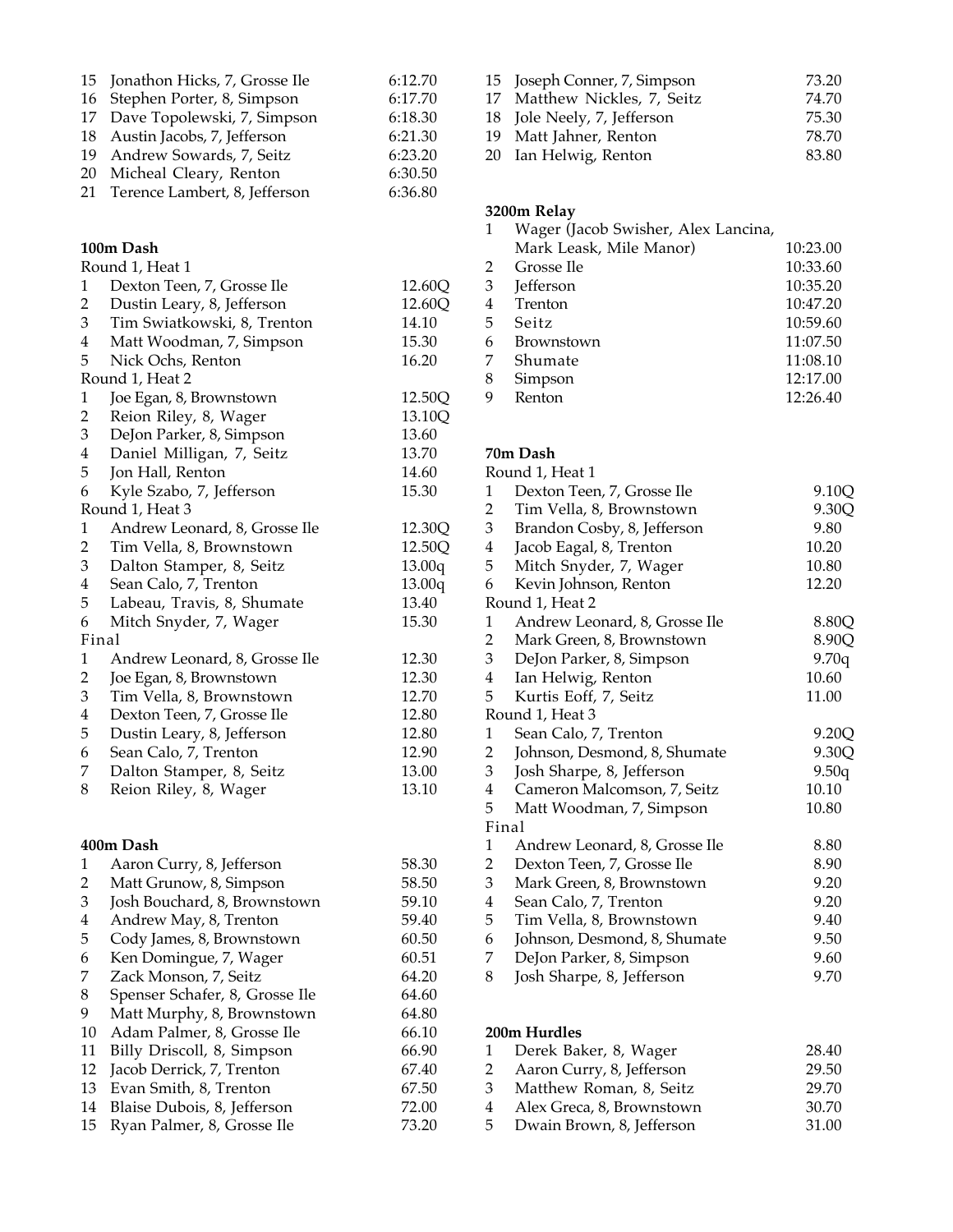| 5  | Ingram, Justin, 8, Shumate      | 31.00 |
|----|---------------------------------|-------|
| 7  | Kyle Vary, 8, Simpson           | 31.01 |
| 8  | Miller, James, 8, Shumate       | 31.20 |
| 9  | Zachary Gaudette, 8, Grosse Ile | 31.40 |
| 10 | Nonda Mihas, 8, Seitz           | 31.50 |
| 10 | Lino Laduca, 7, Brownstown      | 31.50 |
| 12 | Sean szczepaniak, 8, Trenton    | 31.80 |
| 13 | Chad Suprunak, 8, Trenton       | 32.00 |
| 14 | Kyle Berns, 8, Wager            | 32.70 |
| 15 | Jeremy Cross, 7, Brownstown     | 33.30 |
| 16 | Nick Carassco, 8, Simpson       | 33.40 |
| 17 | Dylan Sharkus, 7, Jefferson     | 33.70 |
| 18 | James Bourgault, 8, Grosse Ile  | 36.00 |
| 19 | Jonathan Stamper, 7, Seitz      | 37.10 |
| 20 | Joseph Conner, 7, Simpson       | 40.20 |
| 21 | Colin Paulbeck, 8, Trenton      | 40.90 |
| 22 | Tom Dixon, 8, Grosse Ile        | 51.60 |
|    | Armondo Ramom, Renton           | DNF   |

#### **200m Dash**

| 1  | Andrew Leonard, 8, Grosse Ile  | 25.70 |
|----|--------------------------------|-------|
| 2  | Dustin Leary, 8, Jefferson     | 25.80 |
| 3  | Joe Egan, 8, Brownstown        | 26.30 |
| 4  | Dalton Stamper, 8, Seitz       | 26.80 |
| 5  | Sean Calo, 7, Trenton          | 26.90 |
| 5  | Dexton Teen, 7, Grosse Ile     | 26.90 |
| 7  | Matt Grunow, 8, Simpson        | 27.10 |
| 8  | Dustin Salliote, 8, Brownstown | 28.20 |
| 9  | Karl Ross, 8, Wager            | 28.30 |
| 10 | Johnson, Desmond, 8, Shumate   | 28.60 |
| 11 | Nick Swiatkowski, 8, Trenton   | 29.00 |
| 12 | Cody Steele, 7, Trenton        | 29.60 |
| 13 | Brian Farris, 8, Brownstown    | 30.10 |
| 14 | Randy Barton, 8, Jefferson     | 30.70 |
| 15 | Blake Healy, 7, Simpson        | 31.30 |
| 16 | Matthew Nickles, 7, Seitz      | 32.50 |
| 17 | Matt Jahner, Renton            | 35.50 |

## **1600m Relay**

| 1 | Brownstown (Josh Bouchard, Cody James, |         |
|---|----------------------------------------|---------|
|   | John Schneider, Matt Murphy)           | 4:05.40 |
|   | 2 Jefferson                            | 4:09.10 |
|   | 3 Wager                                | 4:19.20 |
|   | 4 Trenton                              | 4:22.60 |
|   | 5 Seitz                                | 4:22.80 |
| 6 | Simpson                                | 4:26.10 |
| 7 | Grosse Ile                             | 4:28.10 |
|   |                                        |         |

## **400m Relay**

| 1 Brownstown (Joe Egan, Alex Greca, |       |
|-------------------------------------|-------|
| Mark Green, Tim Vella)              | 51.80 |
| 2 Grosse Ile                        | 52.70 |
| 3 Wager                             | 54.00 |
| 4 Shumate                           | 55.10 |

| 5. | - Seitz   | 55.11 |
|----|-----------|-------|
| 6  | Jefferson | 56.20 |
|    | Renton    | 56.30 |
| 8  | Trenton   | 56.90 |
| 9  | Simpson   | 64.20 |

## **High Jump**

| 1  | Daniel Root, 8, Seitz          | $5 - 8$ |
|----|--------------------------------|---------|
| 2  | Jason Ingram, 8, Jefferson     | 5-6     |
| 3  | Dustin Leary, 8, Jefferson     | 5-6     |
| 4  | Titus, Corey, 8, Shumate       | $5 - 0$ |
| 4  | Evan Pilkington, 8, Grosse Ile | $5-0$   |
| 4  | Bj Lemanski, 8, Grosse Ile     | $5-0$   |
| 4  | Derek Baker, 8, Wager          | $5-0$   |
| 8  | Sean szczepaniak, 8, Trenton   | $5-0$   |
| 9  | Ken Domingue, 7, Wager         | $4 - 8$ |
| 9  | Chad Suprunak, 8, Trenton      | $4 - 8$ |
| 9  | John Schneider, 8, Brownstown  | 4-8     |
| 9  | Mac Nussbaum, 7, Grosse Ile    | 4-8     |
| 13 | DeJon Parker, 8, Simpson       | $4-6$   |

## **LongJump**

| 1  | Matt Grunow, 8, Simpson        | $18-2$      |
|----|--------------------------------|-------------|
| 2  | Dwain Brown, 8, Jefferson      | $17 - 21/2$ |
| 3  | Dustin Salliote, 8, Brownstown | $17 - 21/2$ |
| 4  | Labeau, Travis, 8, Shumate     | $16-11/2$   |
| 5  | Nick Swiatkowski, 8, Trenton   | 15-10       |
| 6  | Drew Patterson, 8, Jefferson   | $15-6$      |
| 7  | Matt Gonzalez, 8, Seitz        | $15-51/2$   |
| 8  | Josh Sharpe, 8, Jefferson      | $15 - 21/2$ |
| 9  | Ron McCormick, 8, Wager        | $15-2$      |
| 10 | Spenser Schafer, 8, Grosse Ile | 14-9        |
| 11 | Kyle Berns, 8, Wager           | $14 - 8$    |
| 12 | Sean Chislum, 7, Brownstown    | $14-6$      |
| 13 | Andrew May, 8, Trenton         | $14 - 4$    |
| 14 | Anthony Lewis, 7, Brownstown   | $13-4$      |
| 15 | Blaze Orzech, 7, Seitz         | 12-11       |
| 16 | Nick Vitale, 7, Seitz          | $12 - 11/2$ |
| 17 | Eddie Lopez, 7, Simpson        | $11-91/2$   |
| 18 | Eddie Holland, 7, Simpson      | $10-10$     |
|    |                                |             |

### **Shot Put**

|    | Mike Harabedian, 8, Brownstown | 37-11     |
|----|--------------------------------|-----------|
| 2  | Brandon Cosby, 8, Jefferson    | $36 - 8$  |
| 3  | Evan Pilkington, 8, Grosse Ile | $35 - 7$  |
| 4  | Craig Miller, 8, Jefferson     | $35-0$    |
| 5  | Titus, Corey, 8, Shumate       | 34-10     |
| 6  | Tom Trevarrow, 8, Jefferson    | 34-10     |
| 7  | Corey Bender, 8, Grosse Ile    | $31 - 10$ |
| 8  | Matt Gonzalez, 8, Seitz        | $31-0$    |
| 9  | Andrew Banas, Renton           | $30 - 10$ |
| 10 | Mike Svitchan, 8, Trenton      | $30-6$    |
| 11 | Chris Ochs, Renton             | $30-0$    |
| 12 | Michael Bussell, Renton        | $29-3$    |